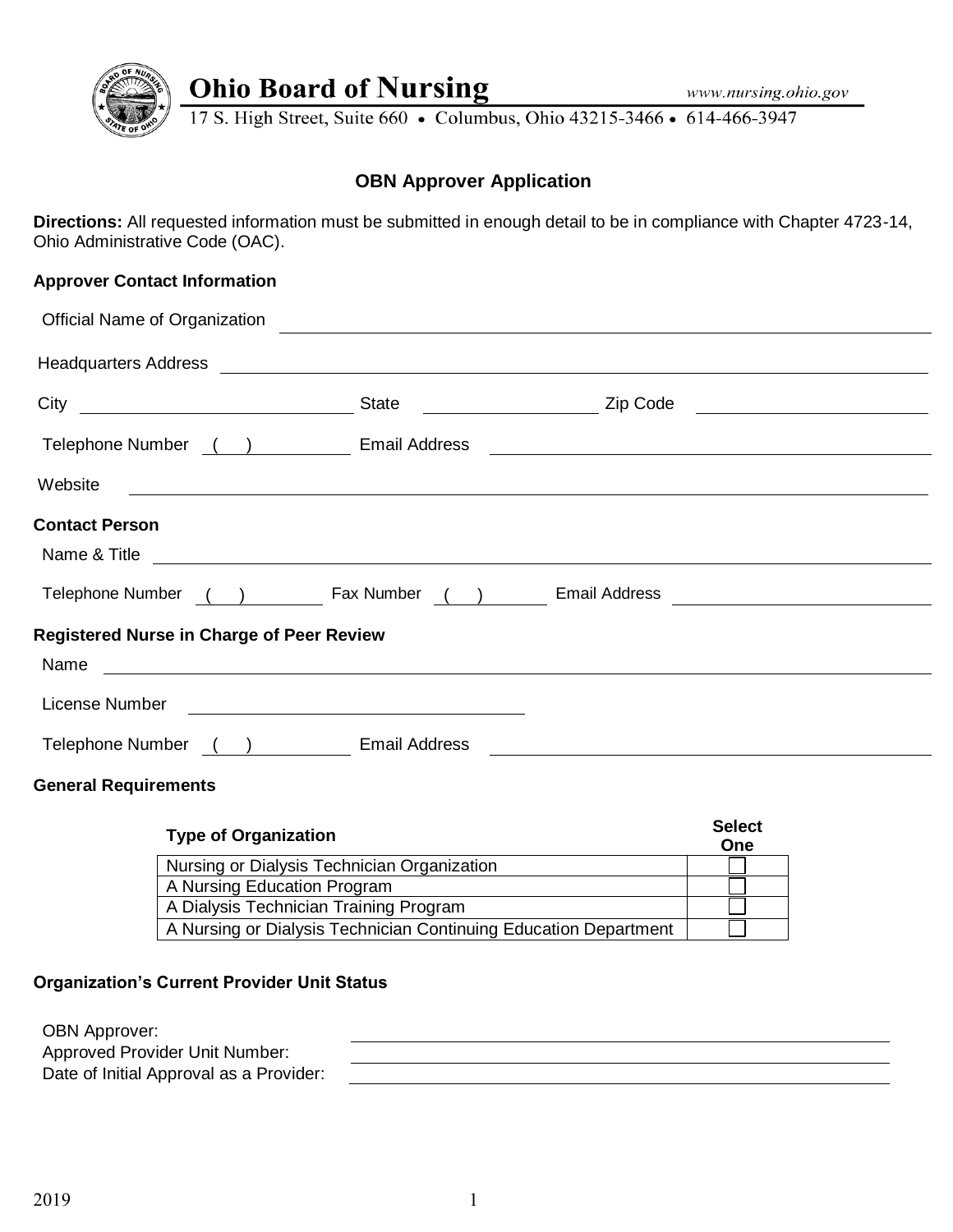# **To Become an OBN Approver the following shall be submitted to the Board in accordance with Rule 4723- 14-09(A)(1), OAC:**

- A. Demographic data;
- B. An organizational overview and goals related to operating as an OBN approver;
- C. Information regarding material resources and physical facilities;
- D. A budget plan;
- E. A description of the record-keeping system to be used;
- F. A description of the proposed evaluation process;
- G. An organizational table showing staff responsibilities;
- H. A description of the process for approving providers or provider units that includes peer review directed by a registered nurse who holds a current, valid license issued by the board, a master's degree and either:
	- i. Has a background or education in adult education; or
	- ii. Has documented knowledge of the continuing education process;
- I. A copy of the policies required by rule [4723-14-12](http://codes.ohio.gov/oac/4723-14-12) of the Administrative Code. (*See Pages 3-4 of Application*)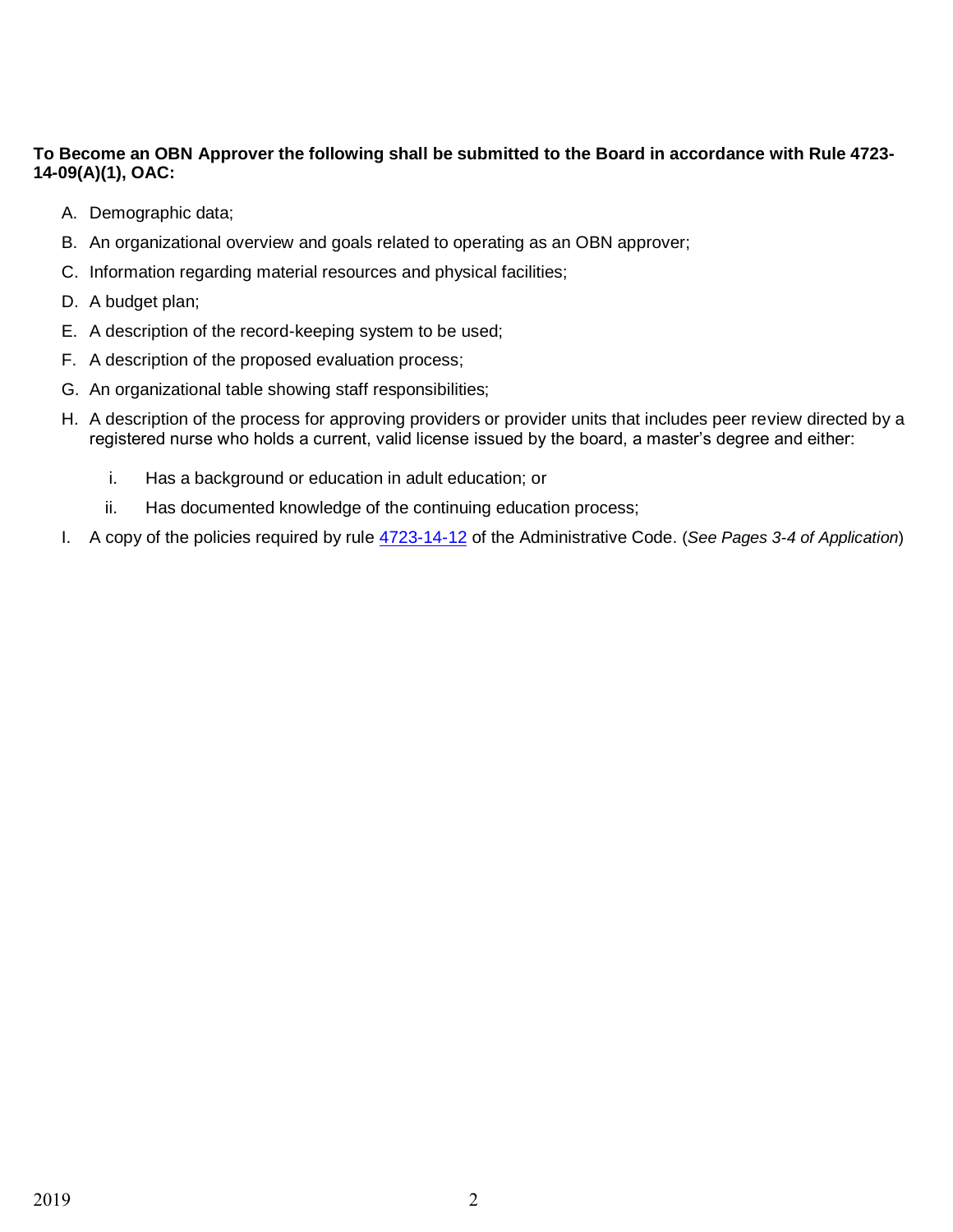| <b>OAC Rule</b>       | <b>Descriptor</b>                                                                                                                                                                                                                                                                                                                                                                                                           |
|-----------------------|-----------------------------------------------------------------------------------------------------------------------------------------------------------------------------------------------------------------------------------------------------------------------------------------------------------------------------------------------------------------------------------------------------------------------------|
| 4723-14-12<br>(A)     | An OBN approver shall establish, implement, and enforce processes that address the following                                                                                                                                                                                                                                                                                                                                |
| 4723-14-12<br>(A)(1)  | The scope of the approver's approval activities including identification of the target audience of<br>providers and the type of applications to be approved;                                                                                                                                                                                                                                                                |
| 4723-14-12<br>(A)(2)  | Qualifications and responsibilities of all paid or volunteer staff members of the approver, including a<br>mechanism for identifying and handling potential conflicts of interest for individuals involved in the<br>approval process;                                                                                                                                                                                      |
| 4723-14-12<br>(A)(3)  | A peer review process to be used for review and approval of all continuing education activities;                                                                                                                                                                                                                                                                                                                            |
| 4723-14-12<br>(A)(4)  | A process to ensure that documentation of a planned activity satisfies the requirements of this<br>chapter;                                                                                                                                                                                                                                                                                                                 |
|                       | An application process and guidelines for approval and reapproval of faculty-directed and<br>independent study continuing education activities, according to rules 4723-14-15 and 4723-14-16 of<br>the Administrative Code, that ensure:                                                                                                                                                                                    |
| 4723-14-12<br>(A)(5)  | (a) The approval or reapproval process is completed prior to the date the continuing education<br>activity is offered; and                                                                                                                                                                                                                                                                                                  |
|                       | (b) The content of the activity meets the criteria for approval set forth in paragraph (J) of rule 4723-<br>14-01 of the Administrative Code;                                                                                                                                                                                                                                                                               |
| 4723-14-12<br>(A)(6)  | An application process and guidelines for approval and reapproval to be used by an approved<br>provider unit that applies to have its continuing education system approved according to rule 4723-<br>14-17 of the Administrative Code. The process must ensure that the internal review and<br>documentation used by the approved provider unit are completed before the date continuing<br>education activity is offered; |
| 4723-14-12<br>(A)(7)  | The documentation, review process, and record-keeping to be used by the OBN approver offering<br>its own continuing education activities that ensure all documentation and reviews are completed<br>before the date continuing education activity is offered;                                                                                                                                                               |
| 4723-14-12<br>(A)(8)  | The process for awarding contact hours for a continuing education activity, including a statement of<br>minimum requirements an individual must meet to receive contact hours;                                                                                                                                                                                                                                              |
| 4723-14-12<br>(A)(9)  | The process for ensuring that the primary purpose of a continuing education activity is not to<br>promote the sale of items or services;                                                                                                                                                                                                                                                                                    |
| 4723-14-12<br>(A)(10) | If any commercial support is provided for an educational activity, the continuing education provider<br>will maintain control of the educational content and disclose the existence of the commercial<br>support to the learner;                                                                                                                                                                                            |
| 4723-14-12<br>(A)(11) | The provider will disclose to learners that there is no conflict of interest involving anyone with the<br>ability to control content of the educational activity, or if there is a conflict that has been resolved by<br>the provider, the provider will disclose to the learner the name of the individual, the type of<br>relationship and the name of the commercial interest entity;                                    |
| 4723-14-12<br>(A)(12) | Exhibits shall not be set up or positioned in such a way that will influence or distract a learner from<br>the educational activity;                                                                                                                                                                                                                                                                                        |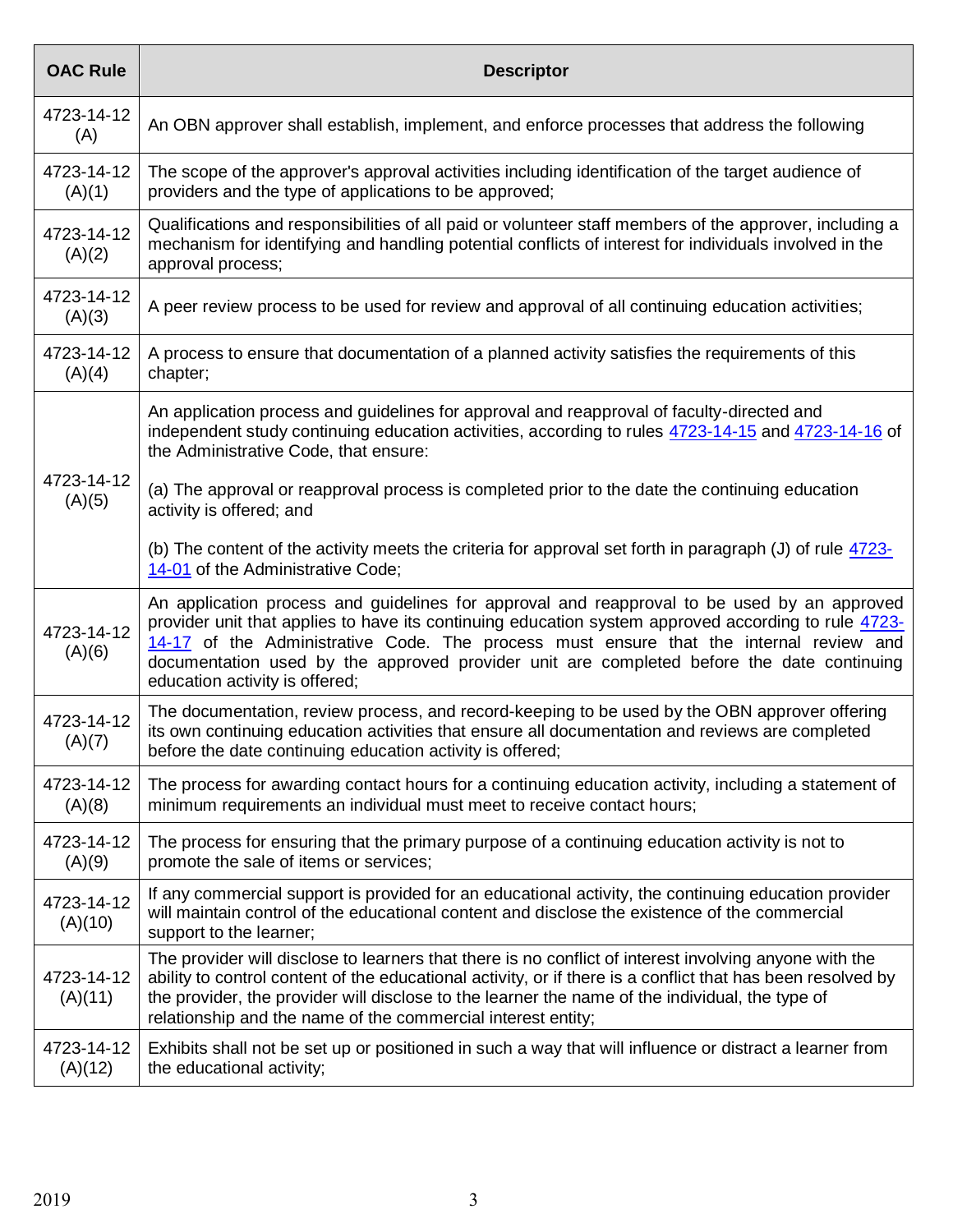|                       | A system for record-keeping that ensures the following records are maintained, safely stored, and<br>readily retrievable for a minimum of six years:                                                                                                             |
|-----------------------|------------------------------------------------------------------------------------------------------------------------------------------------------------------------------------------------------------------------------------------------------------------|
|                       | (a) A copy of the entire application package submitted to the board by the OBN approver and all<br>reapproval applications;                                                                                                                                      |
| 4723-14-12<br>(A)(13) | (b) A copy of each continuing education application reviewed by the OBN approver with all<br>attachments;                                                                                                                                                        |
|                       | (c) Documentation of the review and action taken on each application;                                                                                                                                                                                            |
|                       | (d) A copy of any letter stating OBN approver decisions and all other pertinent correspondence; and                                                                                                                                                              |
|                       | (e) All additional or clarifying information concerning the application;                                                                                                                                                                                         |
| 4723-14-12<br>(A)(14) | An evaluation process that provides for evaluation of the activities of the OBN approver                                                                                                                                                                         |
| 4723-14-12<br>(A)(15) | The process for assuring that the OBN approver number is used in all correspondence and<br>advertising as required by paragraph $(E)$ or $(F)$ of rule $4723-14-14$ of the Administrative Code;                                                                  |
| 4723-14-12<br>(A)(16) | The process for development and distribution to the public of material related to approval activities<br>including a current list of continuing education activities approved or offered by the OBN approve;                                                     |
| 4723-14-12<br>(A)(17) | Possible actions an OBN approver may take in response to an application for approval submitted by<br>a continuing education provider, including the time period for notifying the applicant regarding the<br>action taken;                                       |
| 4723-14-12<br>(A)(18) | The actions a continuing education provider may take while an application for approval of a<br>continuing education activity is pending before an OBN approver, including a process for appealing<br>a negative decision by the approver;                        |
| 4723-14-12<br>(A)(19) | The process for withdrawal of approval of a continuing education provider's activity or system that<br>includes a description of the circumstances that can lead to loss of approval and the process used<br>to notify consumers regarding the loss of approval; |
| 4723-14-12<br>(A)(20) | Publication of deadlines for submitting continuing education provider applications and fees for the<br>approval process;                                                                                                                                         |
| 4723-14-12<br>(A)(21) | The process for documenting a review conducted by the OBN approver in response to complaints<br>received about a provider or provider unit.                                                                                                                      |
| 4723-14-12<br>(B)     | An OBN approver must have goals that are consistent with the requirements of this chapter.                                                                                                                                                                       |
| 4723-14-12<br>(C)     | An OBN approver must develop, date, and periodically review an organizational chart defining the<br>lines of authority and communication within the approver and its administrative structure.                                                                   |
| 4723-14-12<br>(D)     | An OBN approver must establish a means to review the provider unit during the three year approval<br>period, that may include on-site visits to the provider unit, or review of documentation requested by<br>the OBN approver.                                  |